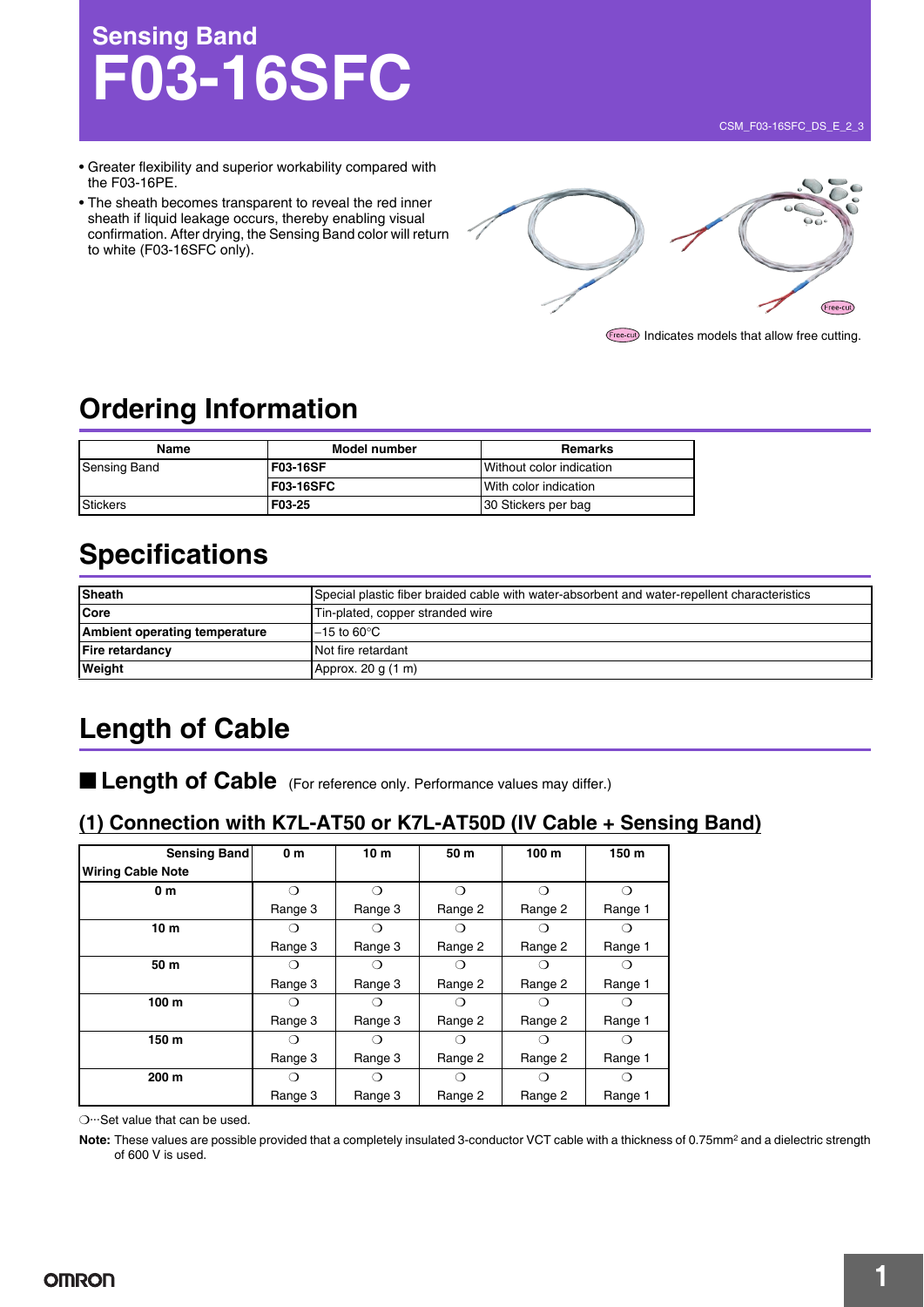### **F03-16SFC**

### **(2) Connection with 61F-GPN-V50 (IV Cable + Sensing Band)**

| Sensing Band             | 0 <sub>m</sub> | 10 <sub>m</sub> | 50 <sub>m</sub> | 100 <sub>m</sub> | 150 m | 200 <sub>m</sub> |
|--------------------------|----------------|-----------------|-----------------|------------------|-------|------------------|
| <b>Wiring Cable Note</b> |                |                 |                 |                  |       |                  |
| 0 <sub>m</sub>           |                |                 |                 |                  |       |                  |
| 10 <sub>m</sub>          |                |                 |                 |                  |       |                  |
| 50 m                     | 0              |                 |                 |                  |       |                  |
| 100 <sub>m</sub>         |                |                 |                 |                  |       |                  |
| 150 m                    |                |                 |                 |                  |       |                  |

❍···Can be used.

Note: These values are possible provided that a completely insulated 3-conductor VCT cable with a thickness of 0.75mm<sup>2</sup> and a dielectric strength of 600 V is used.

# **Dimensions (Unit: mm)**



ALL DIMENSIONS SHOWN ARE IN MILLIMETERS. To convert millimeters into inches, multiply by 0.03937. To convert grams into ounces, multiply by 0.03527.

In the interest of product improvement, specifications are subject to change without notice.